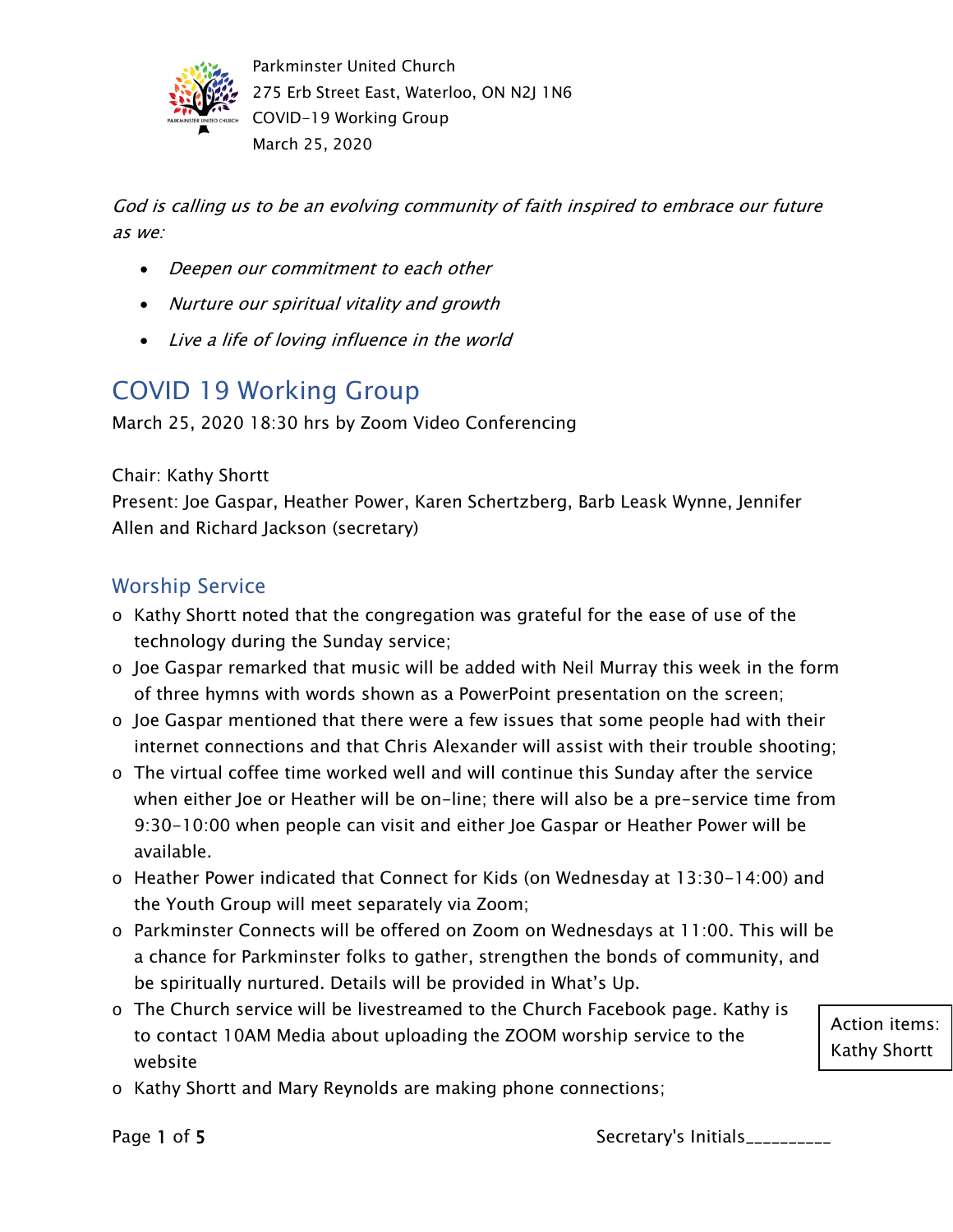

- o Wendy and John Watson have a list of people who will help with grocery deliveries; however, no requests have yet been received by them. The Benevolent Fund will be used to reimburse if need be.
- o The Sustainable Market, working from a trailer, will deliver groceries to your car. The public will not be entering the church building.

#### Property:

- o Temporary repair done on flag and they will install a new flag perhaps tomorrow
- o Stairlift failed the TSSA inspection as there was not seatbelt. Bert Blackburn will install one in time to meet the self-reporting date
- o Fire alarm and lift maintenance appointment has been postponed from April 1.

## Melanie's Report

- o She is working from home although has had occasional visits to the office;
- o Monitor stopped working but Mel has what she needs to work from home. Terry Ridgeway fixed monitor today;
- o Melanie requested the following from the custodian:
	- Hand sanitizer a bottle to be placed on her desk, as well as on the table where the Market's sign-in sheet is. She noticed there is only one bottle on the desk at the main doors.
	- My office –wipe down all door knobs in/out of office, to copier room & the copier room -- 6 knobs total
	- All washrooms how often are they cleaned and when? What exactly gets cleaned? (i.e., taps/sinks/toilet/door knobs, etc)? She didn't use them while there because she didn't know what had been cleaned and how recently it had been done. Maybe a cleaning log in each bathroom would be helpful now and even moving forward considering all of the traffic that will be returning to the building once it is reopened.
	- Main entrance how often are the front door entrance handles wiped down (in and out?) She requested that it be done consistently.

Kathy Shortt to receive answers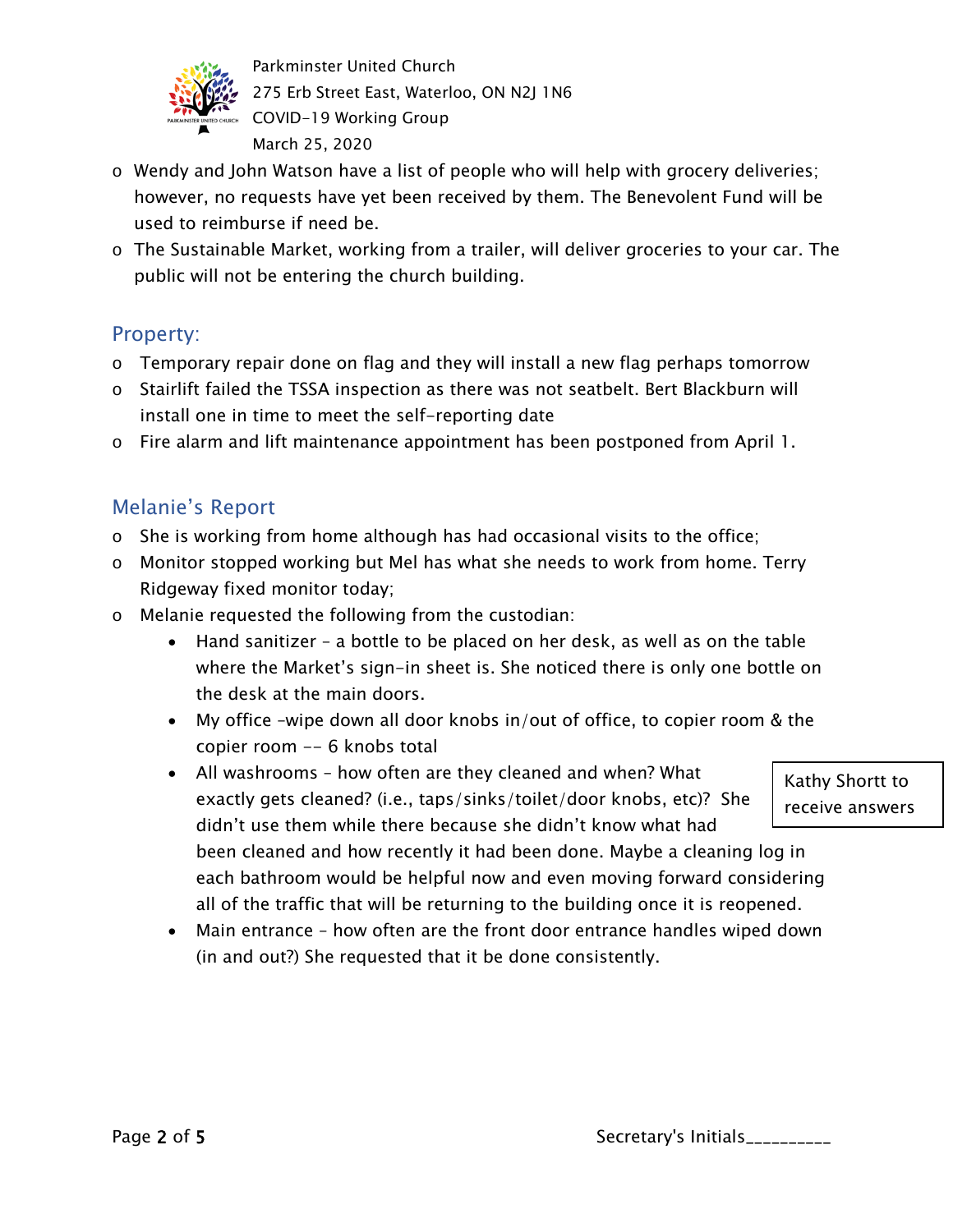

# Finances (Report from Gregg King and Jack Reynolds)

- o Jack Reynolds deposited \$9,700, of which only \$1,000 of it was to the local fund. A few other donations came in by mail today, but haven't been deposited yet.
- o Although we don't have the details yet of the government's wage subsidy, it looks like we might qualify for a total of about \$5,700 for the three-month period.
- o Jack Reynolds expects that most giving weekly will 'make up' for the weeks when we've had no service at the church...but that remains to be seen.
- o Until then, he expects our monthly expenses will exceed revenue by \$10,000- \$15,000. With our \$69,000 reserve, we should get by until August or so, but if this closure doesn't end soon, we will face some difficult decisions as the year progresses. And if the stock markets continue to sink, we can't look for much help from the Endowment Fund.
- o We've had one PAR cancellation so far of \$125/month.
- $\circ$  If this situation continues longer term, and if weekly offerings and PAR givings don't meet expenses, and with the office not open and no services at the church, we'll have a few options to consider. For example:
	- ask the congregation for permission to direct some of the money otherwise going to the UCC M&S fund to keep us afloat (currently \$56,000/yr is directed to M&S from our \$80,000 of outreach offerings)
	- appeal to UCC to reduce or waive the annual assessment fee of \$13,000
	- we may need to look at layoffs or a drastic reduction in hours for Melanie, Neil and Allen.
	- pursue loans from the congregation via Faith Bonds as was done in 2013
	- keep in touch with other churches to know what strategies they are adopting.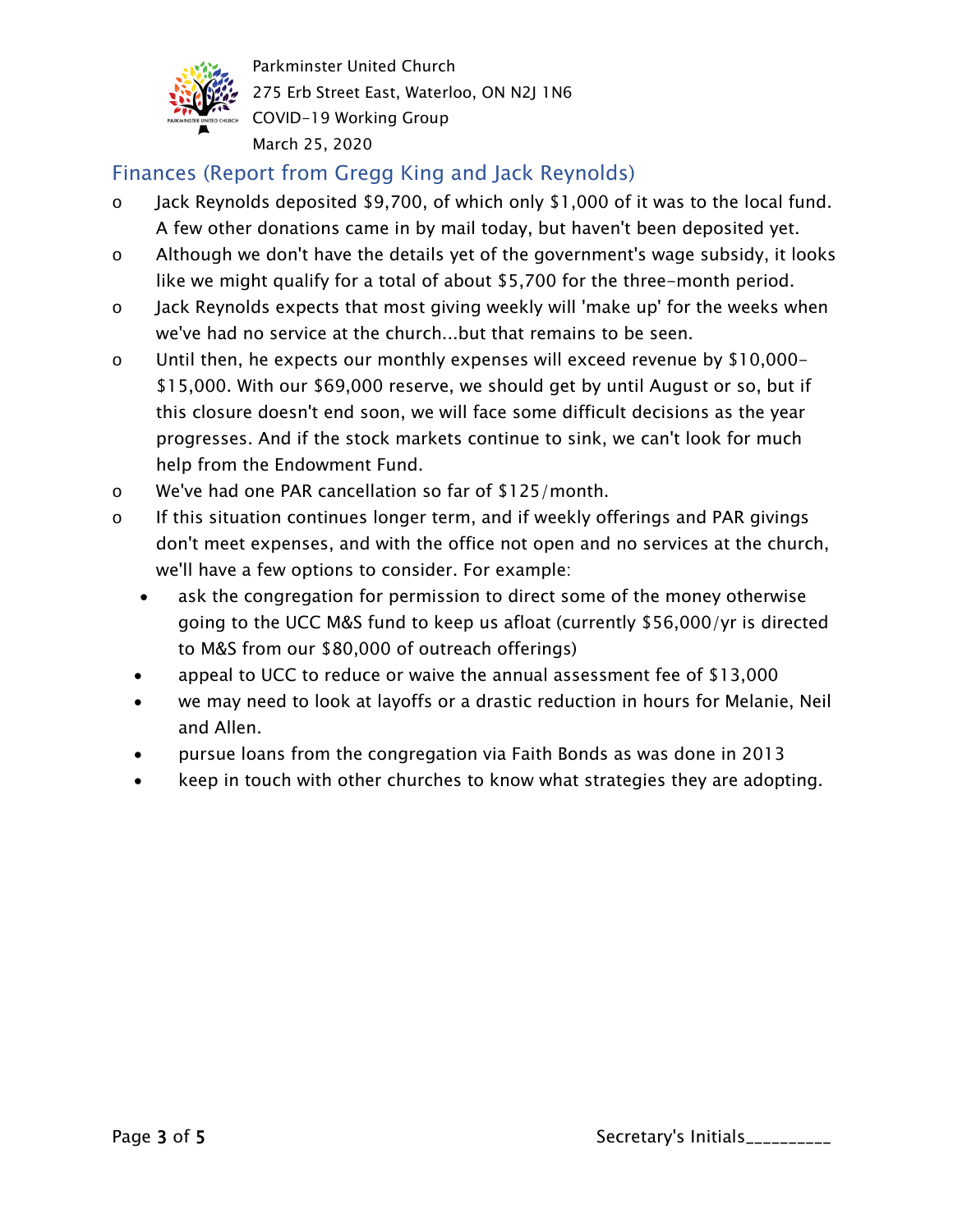

### Western Ontario Waterways Regional Meeting

- o Diane Blanchard: Human Resources and Pastoral Relations:
	- Staffing issues need to be led by the Ministry and Personnel Committee in consultation with the Treasurer not lead by the Treasurer.
	- Diane implored Ministry and Personnel Committees to become aware of all the supports made available by all levels of government for staff in case of the need for layoffs.
- o John Neff: Congregational Support and Mission
	- If necessary, funds that have restricted use designations by the old Presbyteries or the new Regions can be used for payroll in April and May. For example, manse funds. This does not apply for other designated funds, e.g., funds in our church designated for the card ministry or Christian education.
	- If restricted funds are to be used, Council is to direct Trustees and a form needs to be filled out that is available through John Neff at the Region office.
- o Cheryl-Ann Stadelbauer-Sampa: Executive Minister
	- Message for Clergy and lay leaders: We might be in this for a while, the worst may be ahead of us. Leaders have been sprinting, which has been needed, but it might be time to consider taking a marathon approach now and putting more of a priority on self care.
	- As important as it is to anticipate and plan it is also important to live in the present moment. We are not yet in the reality of a financial crisis. Use planning to alleviate anxiety not produce it. Now is the time for savings to be used – now is the rainy day.
	- The General Council of the Church is meeting this weekend to talk about financial support for congregations. We were urged to keep expectations low; the Church is already operating in a very streamlined fashion. Any assistance that does come will be contingent on congregations using up reserves first and accessing any government assistance that might be available.
	- Congregations may delay the payment of assessment fees if they find themselves in a cash flow crisis.
	- Since churches have not been deemed essential services our building needs to be closed to renters and staff. The region sought legal advice on this and were told there could be insurance implications if the building is used and there is an issue of some kind.